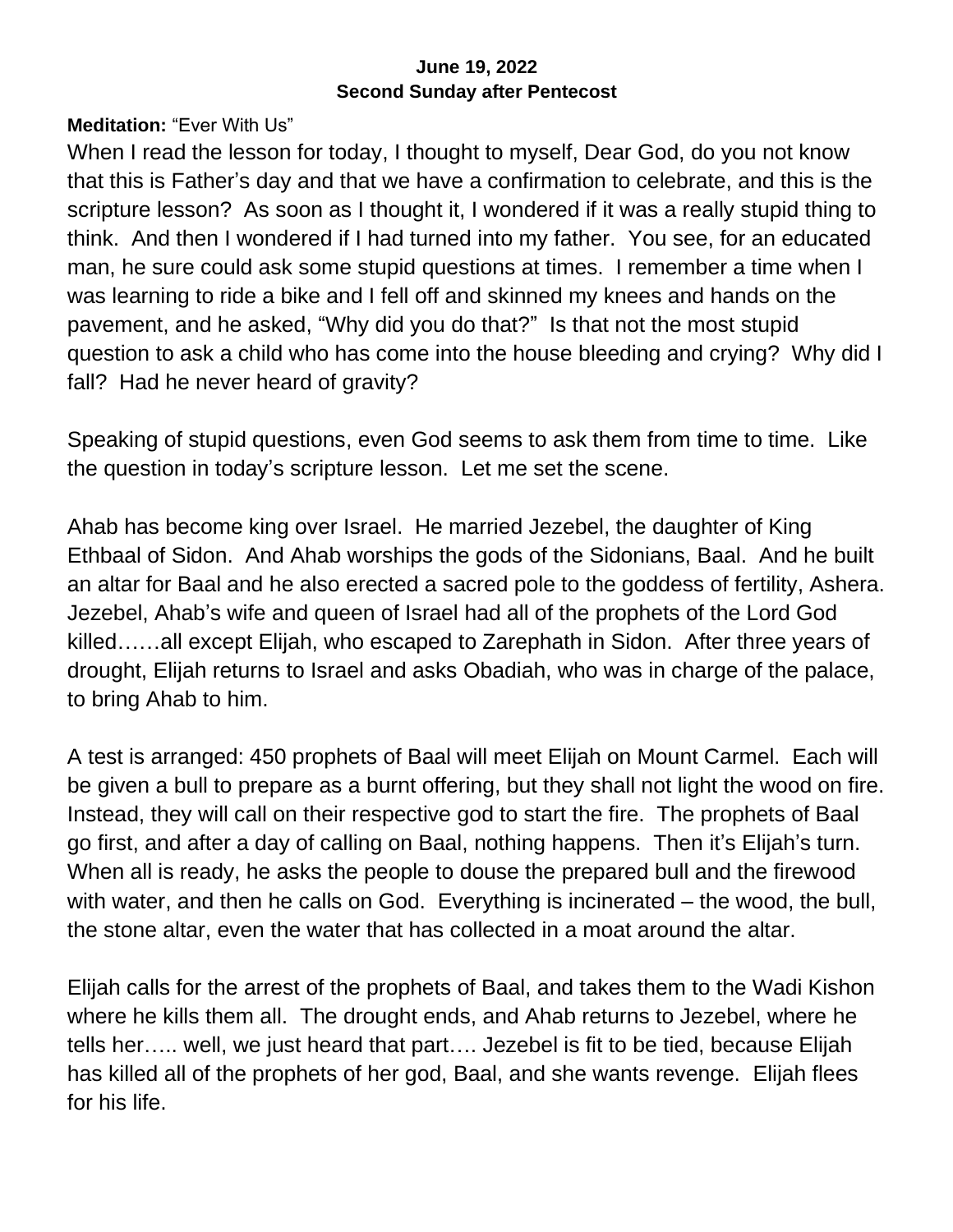Eventually he arrives at Mount Horeb, and then, in good time, God starts asking this really stupid question: "What are you doing here, Elijah?" What are you doing here? Really? It was God's own messenger who appeared to Elijah in the wilderness, a day's journey past Beer-sheba, and provided him with bread and water, not once, but twice, and then sent him on his way to Mount Horeb. What are you doing here?

So, is the question really a stupid question? Or is the question a test? Does God really not know why Elijah is there? Or is God asking Elijah if Elijah knows why he is there? The prophets of Baal are no more. The act of God on Mount Horeb, in the sight of the people of Israel, has proven that Ahab has led the people astray. Ahab's days are numbered. Why is Elijah on Mount Horeb, meeting with God? I think he's there for a couple of reasons.

The first reason he's there is to be reminded that God sent him to Zarephath to keep him safe from Jezebel's killing spree of the prophets of God. Elijah is there to be reminded that God incinerated the wood, the burnt offering, the altar stones, and the water when Elijah called on God. Elijah is there to be reminded that God has been with Elijah all along, watching out for him, providing for his needs, protecting him.

I wonder if that is what was behind my father's question. Not, why did I fall off my bike and hurt myself, but why would I want to hurt myself? Maybe, in his own backward way, he was showing that he cared about me and what happened to me.

Oh yeah. I said there were reasons why I though Elijah was there on Mount Horeb, and then I only gave one. So the second reason I think Elijah was there was because Ahab's days were numbered and it was time for a regime change. Elijah was there to get his next assignment – to go and anoint a new king, Jehu, son of Nimshi, and, while he was at it, anoint Hazael as king of Aram, and Elisha as Elijah's successor. Anointing a new king while there is still one on the throne is a dangerous thing to do.

So, what can we learn from all of this, and how does any of this possibly tie into confirmation?

It seems obvious that God was with Elijah, in good times, and in times of want. That God watched over Elijah, provided for him, protected him, cared for him, even when God also called on Elijah to do dangerous, potentially life-threatening things.